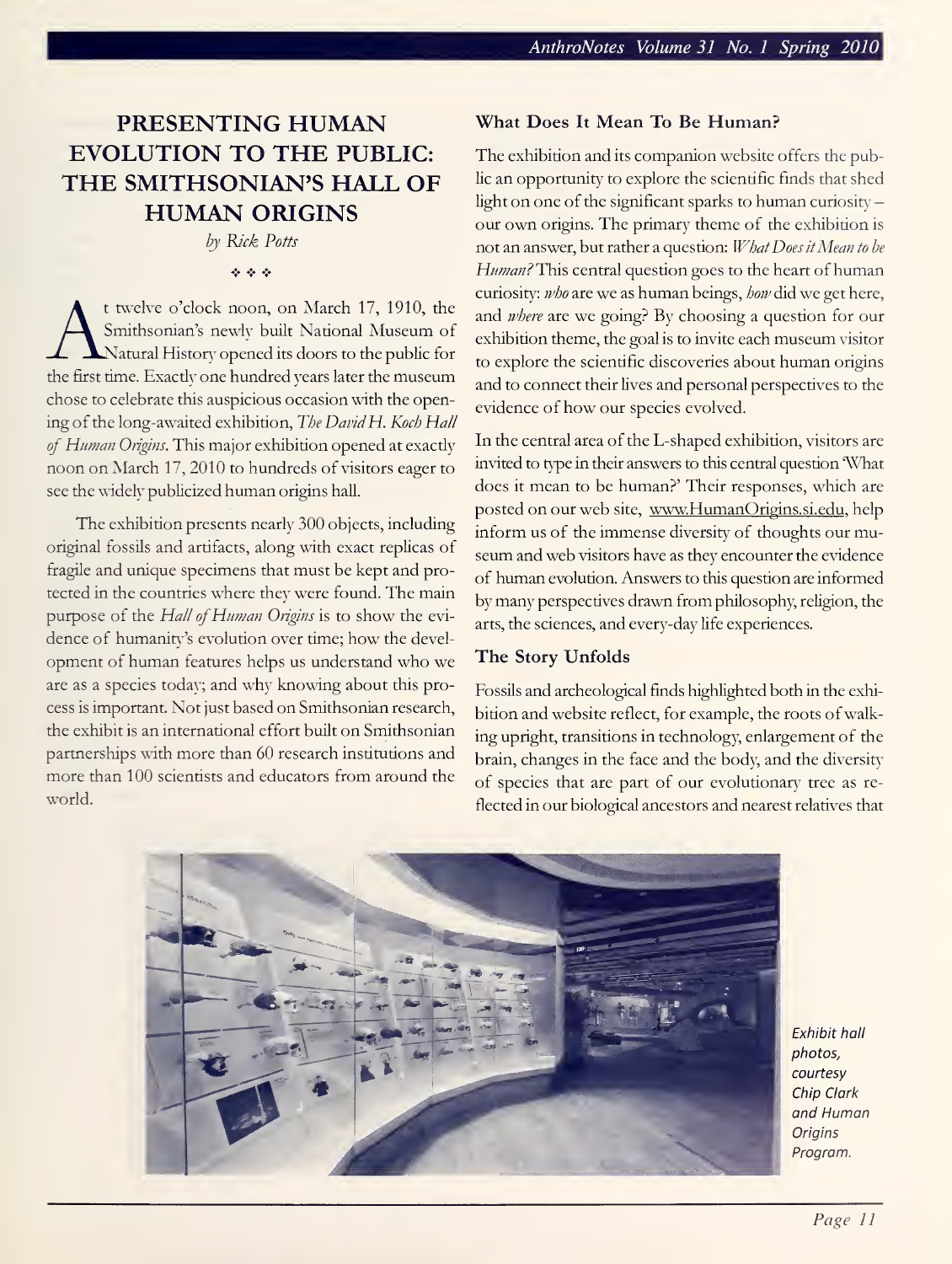science has so far uncovered. The hall's interactive displays take our visitors back through time to see how these early predecessors lived, the survival challenges they faced, and the elements of humanness they had accumulated at certain points in time.

Every fossil has a story to tell because each one was once part of <sup>a</sup> living, breathing individual whose species had evolved some combination of the features that define human beings today. As <sup>a</sup> baseline, each of these species walked upright and had small eye teeth (canine teeth). Bipedality and small canines define all members of our family tree back to at least 6 million years ago. The earliest of these species walked upright and had long, powerful arms—<sup>a</sup> union of features that persisted for about <sup>4</sup> million years and enabled these oldest ancestors and evolutionary cousins to walk on the ground *and* climb trees to find food and safety.

Later species abandoned their expertise in the trees as they developed stone toolmaking skills and somewhat enlarged brains. Still later species, like Homo heidelbergensis, were the first we know of to build hearths and shelters, and to hunt using wooden spears. Later in time, the Neanderthals (Homo neanderthalensis) were very clever at making tools and using local food and stone resources; they even buried their dead on occasion and created symbolic artifacts of un known meaning to us today. However, all of these species, including many side branches, are no longer around; their ways of life now extinct, they leave our own species, Homo sapiens, as the last survivor of a once diverse evolutionary tree.

In 1910, the scientific record of human origins consisted of a few dozen fossils, mostly the bones of the famed Neanderthals of Europe. Nearly all of the fossils, archeological remains, and genetic findings that a natural history museum can offer on this subject have been found over the past century. Now, in 2010, the science of human ori gins is informed by more than 6,000 fossil individuals, rang ing from isolated teeth to well-preserved skeletons, spread out over the past 6 million years. These fossils along with hundreds of thousands of archeological remains, which echo the ways of life of early human species, offer a re markable record of the accumulation of features that make the human species unique.

# Milestones in Becoming Human

Humans evolved over millions of years in response to <sup>a</sup> changing world. The 6 million years of human evolution have comprised one of the most dramatic eras of environmental change in Earth's history, with large swings between warm and cold, and between wet and dry. The Hall of Human Origins is the first exhibition on human evolution to explore the drama of climate change and the survival challenges it presented to our early ancestors. These chal lenges set the stage for the changes — the adaptations — that evolved over time.

The exhibition is organized around a series of displays that present the key milestones in human evolution. In one area, adults and children alike enjoy stepping in an exact reproduction of the oldest known bipedal footprints, 3.6 million years old, made by the species Australopithecus afarensis

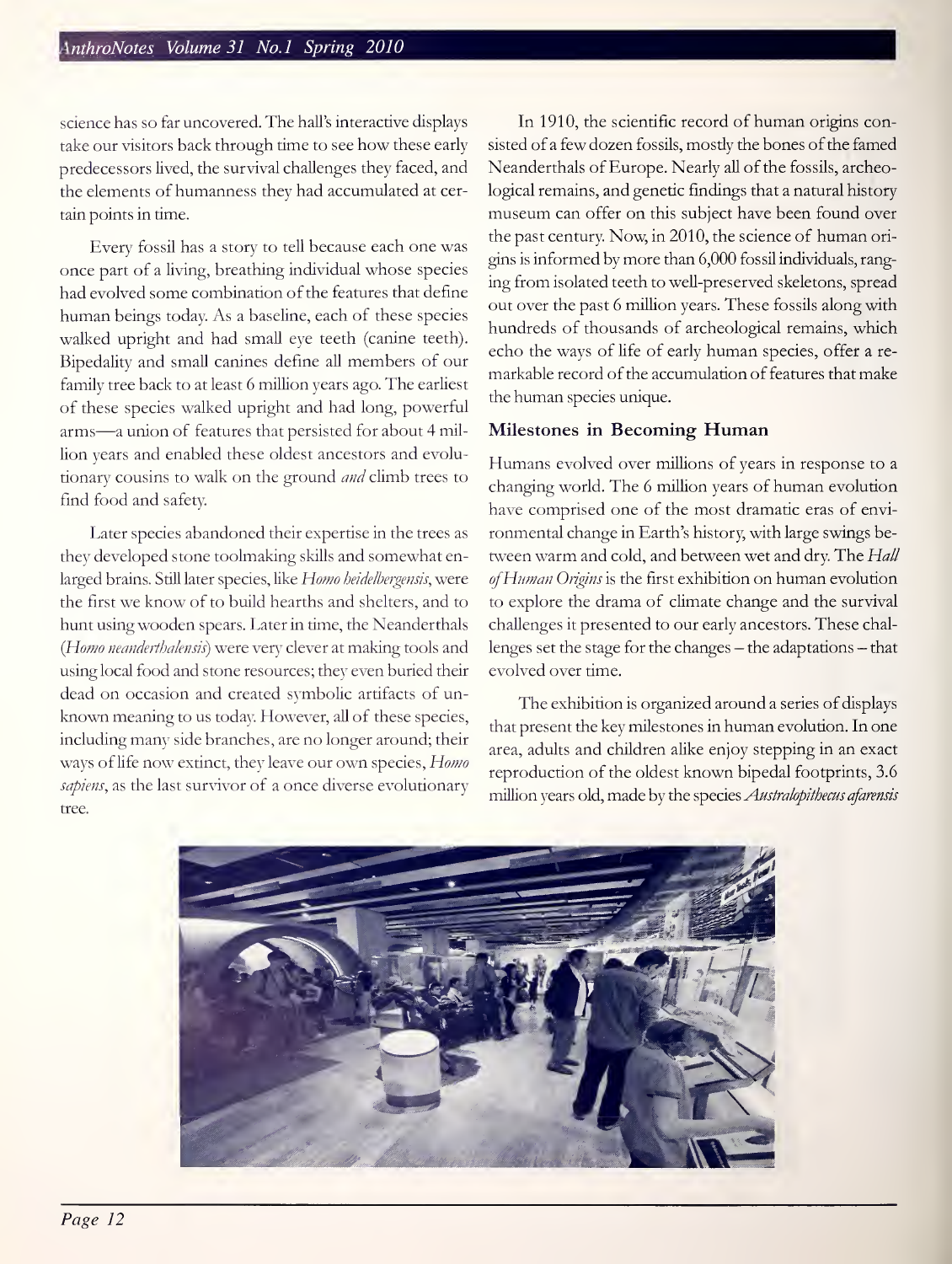(the most famous fossil of which is known as Lucy). Another area shows that, by about 2 million years ago, our ancestors began to delay eating their food, carrying it to places where meat could be butchered and bones with nutritious marrow could be smashed open. Later in time, between 800,000 and 400,000 years ago, there is ample evidence of hearths where food was cooked and of well made shelters indicating that our ancestors made campsites. Still later, by about 130,000 years ago, early groups of our own species exchanged stone materials across vast dis tances of more than 100 km. This evidence shows the beginning of social networks that stretched across those ancient landscapes. They didn't have Twitter or Facebook, that's for sure—but thev kept track of one another from afar, and they knew who had what to offer!

The exhibition is filled with intriguing highlights along the milestone trail. The fastest pace of brain enlargement began around 800,000 years ago, and led to the evolution by about 200,000 years ago of the two largest-brained species, the Neanderthals and ourselves. By this time, chil dren took a long time to grow up, since large brains take many years to mature. Adults were faced with significant demands to find nutritious food to feed the brain of each child as he or she grew. Challenges, of course, still echo prominently in our lives today and can be traced to the evolution of the big human brain over hundreds of thousands of years and the prolonged growth of the brain in every living person.

The exhibition also explores the oldest stone technologies, which remained largely unchanged for more than <sup>a</sup> million years. The exhibition shows how the long-lived handaxe tradition eventually gave way to smaller and more innovative technologies: for example, projectile points by 100,000 years ago, used to catch fast and dangerous prey; and sewing needles by about 25,000 years ago, enabling early members of our species to make snug-fitting clothing. Clothing made the difference between life and death as populations moved into ice-age habitats.

Among the most interesting of human capabilities is our use of symbolic language. The oldest clues concerning complex symbols are pieces of pigment—faceted sticks and lumps of ocher (yellowish, redish, brownish in color) and limonite (yellowish-brown color), essentially the world's oldest crayons, dated to 250,000 years old. The use of color to mark objects, or perhaps even the body to create a sense of personal or group identity, is the best evidence we have for when language, the most complex of our symbolic abilities, first emerged.

As visitors explore the Hall and website, there are ample opportunities to learn about our own species, Homo sapiens, which evolved around 200,000 years ago. By about 17,000 years ago, all species of early humans except our own had become extinct. Despite our prevalence today, even our species had its endangered moments. Between 90,000 and 70,000 years ago, as African environments oscillated between drought and moist times, the population that gave rise to almost all of the genetic diversity among the world's

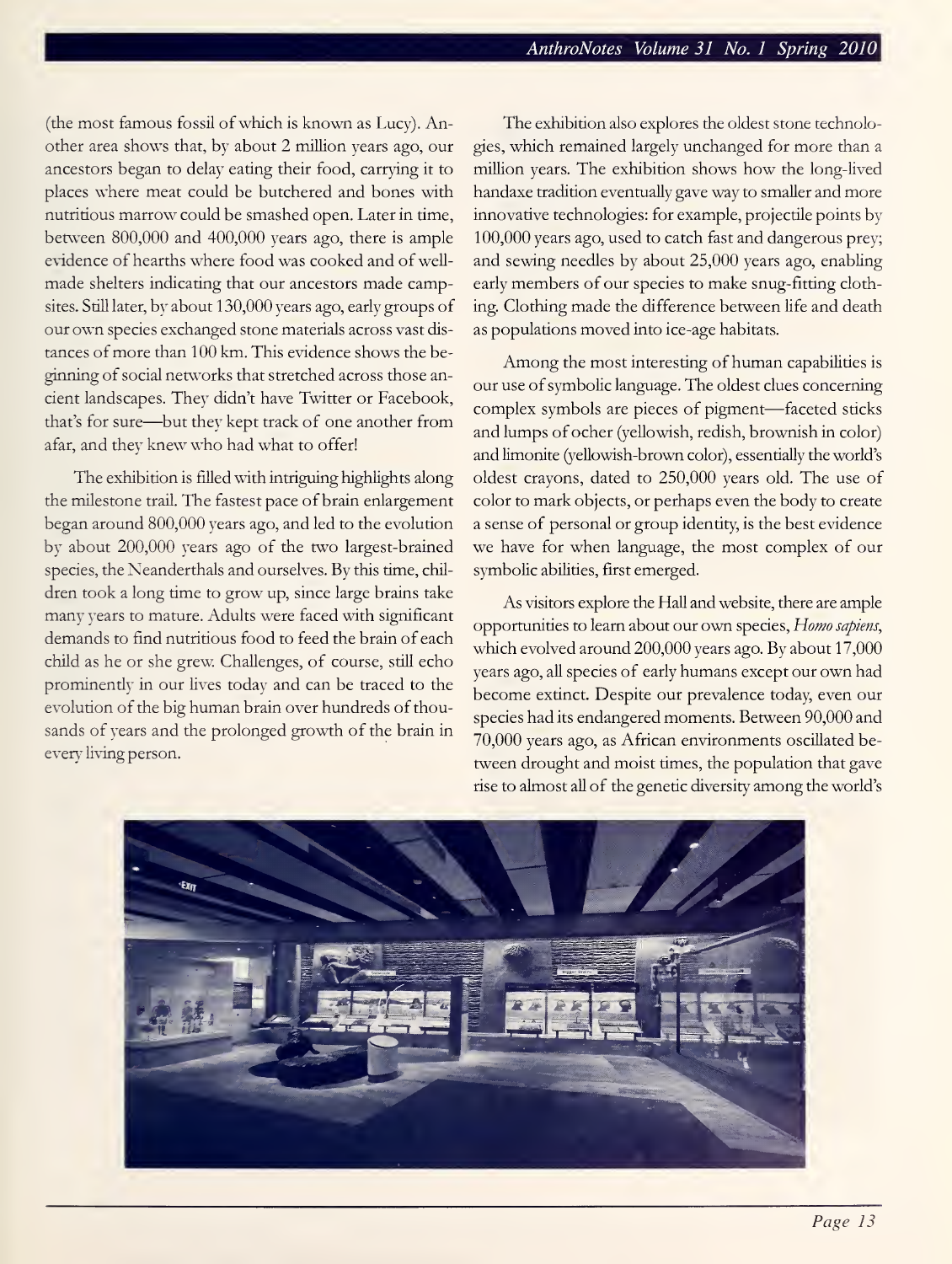peoples today had dwindled dramatically to somewhere between 10,000 and 600 reproducing adults. We almost became extinct. However, by that time, Homo sapiens had developed a certain resilience in the face of millions of years of survival challenges.

By about 12,000 years ago, pockets of people in several regions began domesticating some plants and animals. These activities ultimately gave rise to the agriculture on which modern societies depend. The exhibition provides an opportunity to contemplate the enormous pace of population growth since that time, our deep influence on the planet, and how our species became a turning point in the history of life. Among the Hall's many interactive dis plays, one of the most intriguing is <sup>a</sup> game called 'Keep Your Species Alive,' in which the players imagine the significance of key decisions for the future.

## Reflections

As the curator of the Hall of Human Origins, I began to develop an environmental approach to the exhibition soon after arriving at the Smithsonian in <sup>1</sup> 985. Twenty-five years ago, it was a difficult decision to leave Yale University, where



<sup>I</sup> was a young assistant professor, working in a setting with great potential for developing my research career. Eventually, <sup>I</sup> saw the move to the U.S. National Museum as <sup>a</sup> special opportunity not only to lead digs and expeditions but also to make sure that the profound questions of human origins and the scientific finds that illuminate these questions would not be confined to a university classroom. My transition to the Smithsonian meant an opportunity to bring research discoveries on human evolution to the widest public audience.

It did not happen all at once, though. In fact, it took nearly 20 years to assemble the best combination of people. John Gurche, to name just one early member of our team, is the foremost artist-anatomist in the lifelike reconstruction of early human species. John is responsible for the astonishing reconstructions of the heads and statues of several early human species that are featured in the Hall.

The 20 years also gave me time to explore new scientific avenues, which ultimately shaped the exhibition. After several years of digging in the Great Rift Valley of southern Kenya, at the stone handaxe site of Olorgesailie, <sup>I</sup> real ized that what <sup>I</sup> thought we knew about the ancient setting of human evolution—long assumed to have been the African savanna grassland—was by no means <sup>a</sup> single, consistent environment. The geological clues indicated, instead, that the climate kept changing.

As <sup>I</sup> delved into the environmental sciences, the more <sup>I</sup> realized that rather than any one environment or trend, the continual shifting of the landscapes where early hu mans lived characterized the period of human evolution. This was <sup>a</sup> story worth telling—and <sup>a</sup> huge area of scientific investigation that had not yet been presented in a public exhibition.

By 2005, it became one of the museum's top priorities to present this environmental theme along with the vast number of fossils found over the previous two decades. By January 2007, our exhibition core team began to meet, and a three-year period for developing the entire Hall was placed on a fast track to develop all its interactive displays, the many objects for people to see, and the state-of-the-art reconstructions of our early ancestors.